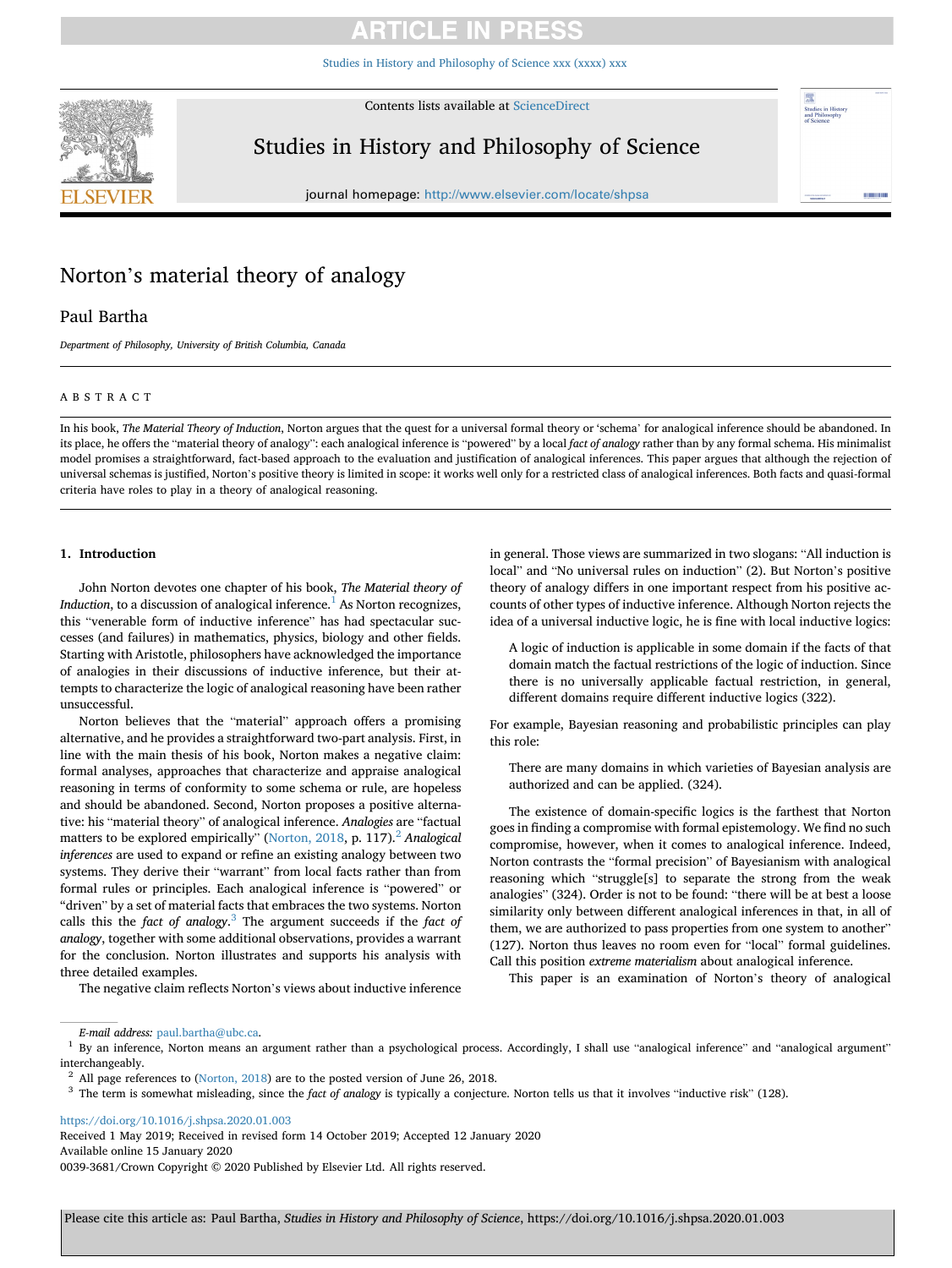#### <span id="page-1-0"></span>*P. Bartha*

inference. His account has a number of attractive features. Norton is surely right that there is no universal formal schema or logic of analogical reasoning. His material theory of analogy directs us towards close "empirical investigations" of the facts, and away from the formulation and refinement of "formal principles" for analogical reasoning (129). Arguably, the orientation towards specific facts agrees with scientific practice when it comes to dealing with analogies. Another apparent virtue of the material theory is that it solves, or perhaps dissolves, the problem of providing a justification for analogical reasoning, once again by stressing a sober focus on the facts of the particular argument rather than on lofty philosophical objectives. Above all, as Norton himself notes, his account has the appeal of simplicity. The material theory promises fidelity to scientific practice, a contextsensitive treatment of individual analogies, and the relief of dispensing with will-o'-the-wisp theories that bear little resemblance to actual scientific reasoning.

Despite these virtues, I believe that Norton's negative position, the complete rejection of theories that include formal criteria for analogical reasoning, is a mistake. My principal criticism is that Norton holds such theories to an unrealistically high standard. There is plenty of middle ground between abstract schemas and extreme materialism.

I have two main criticisms of Norton's positive account. The first, and most important, is that this account has *limited scope*. The material theory works very well for some analogical arguments, but it gets the analysis wrong for many others. What Norton calls the *fact of analogy* is commonly the end-point rather than the driver of analogical inference. The material theory thus excludes many perfectly respectable analogical arguments. Secondly, as a consequence of its limited scope, Norton's analysis provides only *limited insight into the justification* of analogical reasoning.

My overall claim, then, is that both extremes—abstract formal logics of analogy and Norton's material theory—are unsatisfactory. In the final part of the paper, I argue that there is room in the middle for what I call a *quasi-formal theory of analogy*: a theory that uses formal apparatus but makes no claim to be a logic. Since it is Norton's main target, my focus will be on my own "articulation model" [\(Bartha, 2010\)](#page-8-0); however, I also devote some attention to field-specific accounts of analogical reasoning.

The paper proceeds as follows. Section 2 outlines the desiderata for any theory of analogy. Section [3](#page-2-0) presents and evaluates Norton's negative analysis. Section [4](#page-3-0) describes Norton's positive account, the material theory of analogy. Section [5](#page-5-0), the heart of the paper, develops my main criticisms. The final two sections are devoted to finding middle ground. Section [6](#page-6-0) compares Norton's material theory to the articulation model on providing guidance for analogical reasoning. Section [7](#page-7-0) contrasts how the two theories explain the justification for analogical arguments.

### **2. What do we want from a theory of analogy?**

An analogical argument is commonly understood as an explicit inference that cites accepted similarities between two objects or systems of objects (also called the *source domain* and the *target domain*) to support the plausible conclusion that some further similarity exists. The focus here is practical: we use analogies to decide which conjectures are worth exploring. We want to know which analogical arguments are *plausible*. A theory of analogy (and analogical inference) tells us how such arguments work, or how they should work. A crucial first step is to spell out what we want from such a theory. We need to specify the key objectives and the standard of precision.

As a preliminary point, we can distinguish between *descriptive* and

*normative* goals for a theory of analogical reasoning. There is one principal descriptive goal:

� **Understanding.** Provide a faithful and insightful representation of the pattern (or patterns) of analogical reasoning employed by scientists.<sup>4</sup>

The principal normative goal is to provide useful guidance in evaluating analogical arguments. [Bartha \(2010,](#page-8-0) [2019\)](#page-8-0) identifies three normative objectives for a theory of analogy, each of which can be formulated with different levels of precision:

- � **Criteria.** Provide criteria for evaluating analogical arguments; more liberally, provide guidance for analogical reasoning. These criteria are understood to be fallible: good analogical arguments may turn out to have false conclusions.
- � **Justification.** Provide a philosophical justification for analogical reasoning; more liberally, explain how individual analogical arguments justify their conclusions.
- � **Confirmation.** Explain the role of analogies in theoretical confirmation; more liberally, accommodate analogical reasoning into a broad context that includes other types of inductive inference.

One way to approach these normative objectives is to develop a formal theory of analogy in the tradition of inductive logic. This approach is exemplified by [Carnap \(1980\),](#page-8-0) early work by [Hesse \(1964\)](#page-8-0), and others ([Kuipers, 1988](#page-9-0); [Niiniluoto, 1988;](#page-9-0) [Romeijn, 2006\)](#page-9-0). A recent example is (Dardashti, Thébault, & [Winsberg, 2017](#page-8-0); [Dardashti, Hart](#page-8-0)[mann, Thebault](#page-8-0) & Winsberg 2019), which uses Bayesian networks to model analogical confirmation. [Hesse \(1966\)](#page-8-0) offers a philosophical model that is less formal than the Carnapian approach, but still explicitly addresses each of the above objectives.

I believe that Norton intends his material theory to serve as both a descriptive and normative model of analogical reasoning. The former is evident, since Norton bases his account on the idea that "the scientific literature approaches analogies as *factual* matters to be explored empirically" (117). On the normative side, I submit that Norton accepts liberalized versions of at least the first two tasks for his own theory of analogy.

Consider the first point: a theory of analogical reasoning ought to provide guidance. If we interpret this objective as a demand for formal criteria, Norton is disparaging:

Reasoning by analogy … has been the subject of persistent analysis from the perspective of formal approaches to inductive inference. The goal has been to find the formal criteria that distinguish good from bad analogical inferences. These efforts have met with mixed success, at best. (116)

But Norton still accepts the broad idea that a theory of analogical reasoning should provide genuine guidance, since he claims that the material theory does exactly that. He writes that the material approach "reorients our focus" towards facts rather than formal principles (129), and he illustrates the point with detailed examples. The goal is still to identify good analogical inferences.

Consider the second point: a theory should help to explain the justification for analogical inferences. Norton notes the failure of past theories to solve this problem (123). He is unsympathetic to any justification of analogical inference as an *argument form*. But the need for justification of individual analogical arguments remains front and centre in Norton's account, and as always, he looks to facts rather than to

<sup>4</sup> Of course, analogical reasoning is widely used in non-scientific settings (such as legal reasoning, philosophical reasoning, and everyday problemsolving activities), but in this paper I will limit my attention to scientific uses of analogy.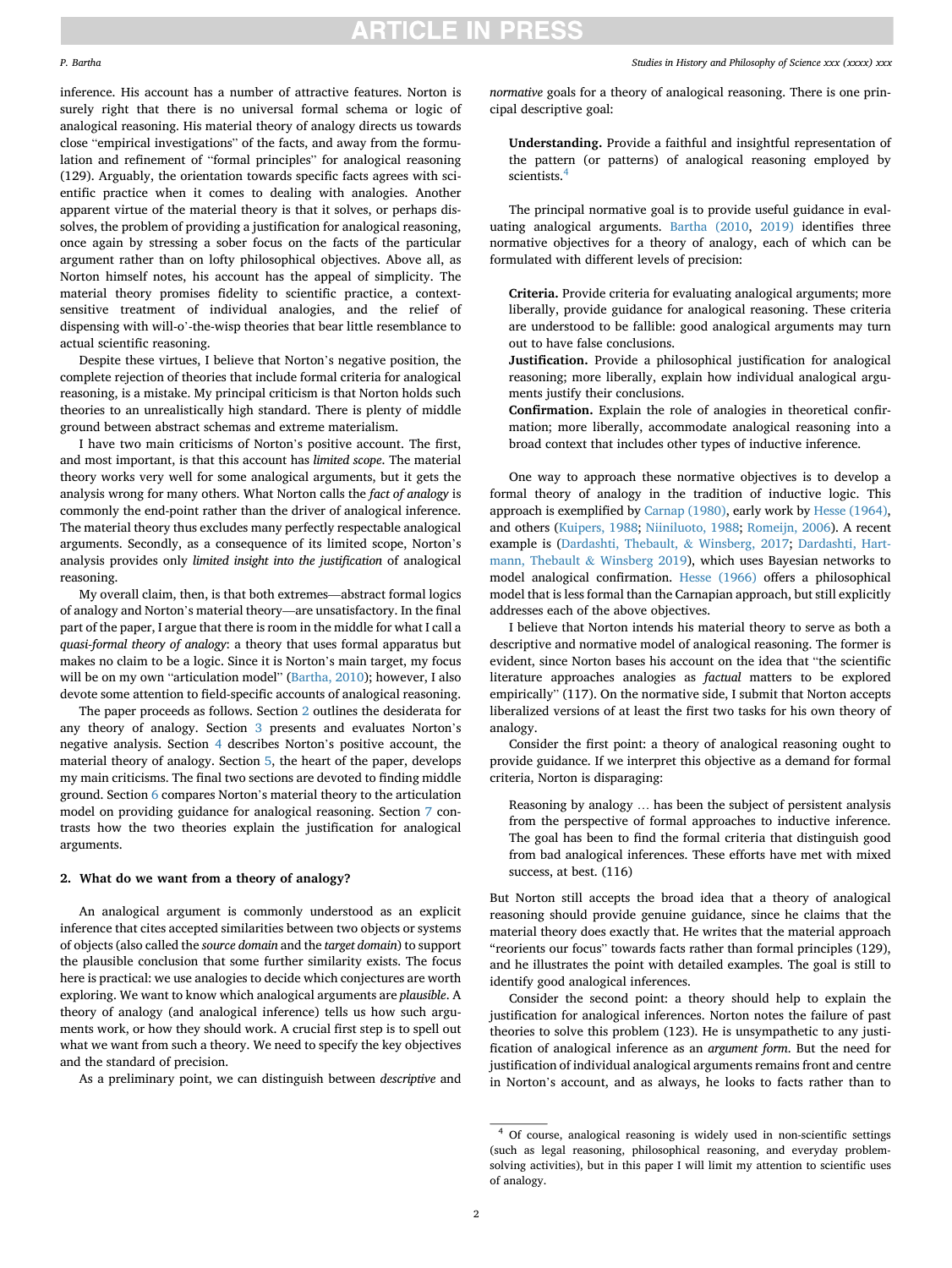#### <span id="page-2-0"></span>*P. Bartha*

formal principles. Norton believes that the material theory is on much firmer ground than any formal theory when it comes to justification:

The material theory of induction succeeds in simplifying our understanding of analogical reasoning in its acceptance of the dual role of facts: they may be premises in arguments and they may also serve as warrants of inference. Crucially, the material theory allows that displaying such facts provides the justification of the analogical inference and is the endpoint of analysis that seeks to determine the validity of the analogical inference…

A formal approach faces a more elaborate challenge. It can allow that a fact of analogy can somehow play a role in justifying an analogical inference. But this recognition cannot terminate a successful formal analysis. The validity of an analogical inference must be established ultimately by displaying conformity with a universal schema. (137- 8)

Norton does not say much about analogies and confirmation, so we may set aside the third objective. In summary, I make the basic assumption, which I take to be shared by Norton, that in addition to delivering a model that is descriptively adequate, a satisfactory theory of analogical inference should meet the first two normative objectives identified above.

#### **3. Norton's negative account: rejection of formal theories**

Norton holds formal theories of analogy to the very high standard of providing an *inductive logic*. He identifies three salient requirements:

It is to be non-contextual, universal and formal. The numerical facts of arithmetic are non-contextual—that is, independent of the context. In abstracted form, they hold for eggs, acrobats and every other sort of individual. The rules are universal; they don't come with restrictions to particular domains. It is the same arithmetic for eggs and acrobats. And the rules are formal in the sense that they attend only to the form of the sentence asserting the data: six …. of 12 …. . The matter—eggs or acrobats—is ignored. (28)

A successful logic of analogy should provide non-contextual, universal formal schemas for good analogical inferences.

Norton argues (convincingly) that past theories fall well short of these requirements, and that future efforts to develop a "logic of analogy" may be expected to fail as well. He begins by considering one simple formal schema, drawn from an old logic text [\(Joyce, 1936](#page-8-0)) and similar to the account of [Mill \(1904\)](#page-9-0), which he calls "bare analogy" (117):

 $S_1$  is P.  $S_2$  resembles  $S_1$  in being M. [therefore]  $S_2$  is P.

We might also call this an argument from similarity. Although Norton recognizes that this argument form has been "quite fertile in the history of science" (118), he notes that it faces obvious counterexamples, that it needs to be embellished (typically by adding conditions about the connection between M and P), and that even the embellished versions frequently yield false conclusions. He sums up:

It is a good tonic, therefore, to recall what successful rules look like in deductive logic. Modus ponens is a valid inference, always. Affirming the consequent is a deductive fallacy, always. We should take this as a warning. That our rules [for analogical reasoning] need to be protected by vagueness and ambiguity may be an alert that there is no precise rule to be found. (120-1)

Formal schemas for analogical reasoning are inevitably vague, incomplete and highly fallible; accordingly, they fail to be universal and noncontextual. So, they fail as a logic.

Norton directs most of his discussion and criticism towards quasiformal theories of analogy, specifically the theories developed by [Hesse \(1966\)](#page-8-0) and me ([Bartha, 2010](#page-8-0)). Both accounts make use of a tabular representation in which analogical inferences have both a vertical and a horizontal dimension. Here is the representation [\(Bartha,](#page-8-0)  [2010,](#page-8-0) p. 15):

The diagram represents both the *positive analogy* (similarities) and *negative analogy* (differences) between the two domains, as well as the *analogical conclusion* in which a further similarity (*Q\**) is inferred as plausible. The *horizontal relationships* in this diagram are similarities and differences between the two domains. The *vertical relationships* are always causal relations in Hesse's work, but I ([Bartha, 2010\)](#page-8-0) expand this idea to include predictive, explanatory, functional and statistical relations. As Norton notes, the basic idea in [Bartha \(2010\)](#page-8-0) is that an analogical inference is good if (i) there is a "prior association": a clear articulation of the vertical relationship in the source domain, and (ii) there is a "potential for generalization", i.e., no obstacle to a generalization that extends this relationship to the target domain. (The key issue is whether or not the features that belong to the negative analogy play an essential part in the prior association, potentially blocking transfer to the target.) These two broad principles are unpacked in different ways to yield criteria for evaluating analogical arguments, depending on the type of vertical relation. Norton comments that these accounts "significantly enrich the original formal notion of bare analogy" and writes: "if a formal analysis of analogical inference can succeed, this is likely the right direction" (125).

Naturally, Norton denies both the antecedent and the consequent. In order to understand his objections to Hesse and Bartha, it is vital to keep in mind that Norton premises his critiques on the assumption that both accounts aim to provide a formal logic of analogy. For instance, Norton characterizes the tabular representation in [Fig. 1](#page-3-0) as a "general schema" (121). He extracts a more elaborate "general schema" for good analogical reasoning from Hesse's work (123). One of his principal objections to the articulation model in [\(Bartha, 2010\)](#page-8-0) is that despite its complexity, it still fails to deliver "a fully elaborated formal schema" (126). He goes on to develop a more specific objection to the articulation model: "if it is to give a formal schema for analogical inference", then it faces a daunting regress problem: not only must it provide a high-level formal schema, but also "schemas for each of the lower level forms of inductive inference" corresponding to the different types of vertical relation (127).

In short, Norton sees the quasi-formal theories of Hesse and Bartha as ever-expanding top-down elaborations of "bare analogy" that attempt, but fail, to close the gap between the formal schema and real-life arguments. His main objection is nicely summed up as follows:

Their embellishments are never quite embellished enough. There is always some part of the analysis that must be handled intuitively without guidance from strict formal rules. (116)

#### And again:

Efforts to narrow the gap between the schema and the cases will require the proposal of more elaborate, more fragmented schemas … No matter how complicated the successive proposals become, they will still never be adequate to all the cases. Gaps will remain. (128)

I think that Norton is right. Neither the articulation model nor any model on offer meets the high standards that Norton sets for inductive logic. At this point, however, we should ask whether Hesse or Bartha ever intended to offer a logic of analogy. The answer is plainly "no".<sup>5</sup> Hesse's later work ([1974\)](#page-8-0) makes it clear that her understanding of logic is more liberal than Norton's. [Bartha \(2010\)](#page-8-0) seems to be on the same

<sup>5</sup> Each, admittedly, occasionally uses the phrase "logic of analogy". See [Bartha, 2010,](#page-8-0) p. 105; [Hesse \(1966\)](#page-8-0) has a chapter titled "The Logic of Analogy".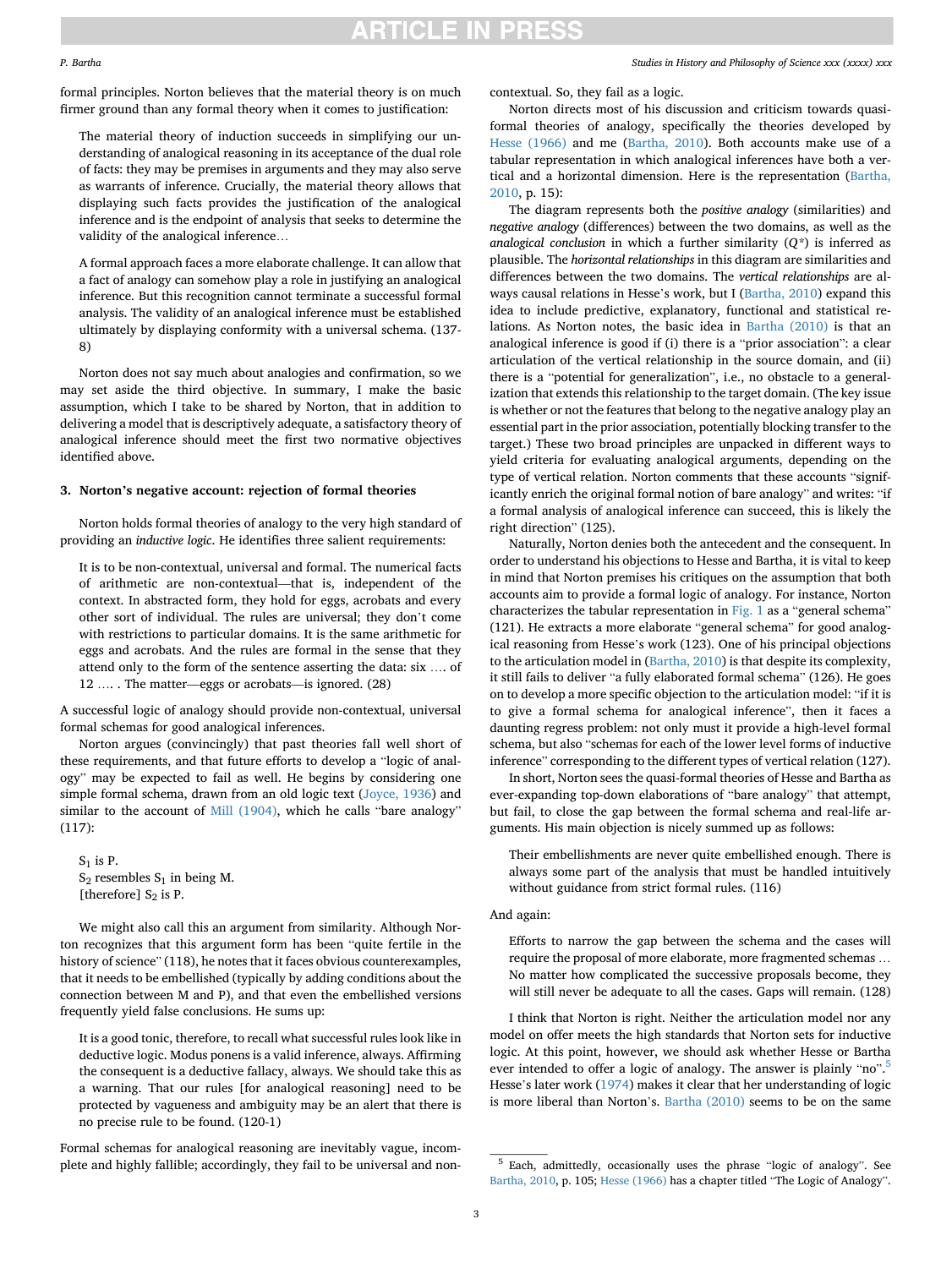<span id="page-3-0"></span>

| <b>Source</b> | <b>Target</b> |                    |
|---------------|---------------|--------------------|
| P             | $P*$          | (positive analogy) |
| А             | $\neg A^*$    | (negative)         |
| $\sim$ B      | $B^*$         | analogy)           |
| 0             | ∩*            | (plausibly)        |

**Fig. 1.** Tabular representation of analogical reasoning.

side as Norton when it comes to formal schemas: "the hope for a single, simple rule of analogical inference is likely to be futile" (2010, 23). As to Norton's regress problem and the need for explicit lower-level schemas, I noted that I can at best offer "partial validation" of the articulation model that "takes for granted certain models of explanation, causation, and so forth" (2010, 30). I also introduced an explicitly rhetorical and contextual framing device: an analogical inference is "presented by an enthusiastic advocate to a polite but moderately skeptical interlocutor, the critic" (2010, 5). This device of advocate and critic is useful to "help set a standard of justification that can be varied to reflect the demands of different settings" (2010, 5), and is regularly invoked in the development of the articulation model. All of these points show that the articulation model was never intended to serve as an inductive logic.

What happens if we drop the assumption that Hesse's and Bartha's theories are meant to be formal logics of analogy? Norton's objection about failure to meet standards of universality, formality and contextindependence disappears. Norton's regress objection to Bartha's articulation model also loses force. But now Norton might take a different line: what then is the purpose of the formal schema, or formal criteria, put forward by these theories? If the formal apparatus does not establish precise rules for the assessment of analogical arguments, and does not provide justification for accepting arguments that "fit" the inference rules (and rejecting those that do not), then what purpose does it serve? I'll return to this question in the final sections of the paper. Here I offer a partial answer. A quasi-formal theory can fall short of the requirements for an inductive logic, yet still help with the tasks identified in section [2](#page-1-0).

It is helpful, at this point, to make an important clarification about the precision of Norton's own theory of analogy. There is a sense in which Norton's material theory retains very high standards of precision for the assessment of analogical arguments. As I shall show in the next section, Norton believes that in evaluating an analogical argument, scientists in effect construct what I shall call a *micro-logic*, an inductive logic specific to an inferential context. This micro-logic both drives and warrants the analogical inference. We must, however, distinguish between the multiple micro-logics and Norton's material theory, which is not itself a logic and is not the sum of the micro-logics. Norton provides no algorithm or rule for generating the micro-logics; in no way does the material theory imply or contain them. In short, the material theory is an *informal model* of analogical inference, on the same footing as accounts like the articulation model.

The main point, then, is that we need to adopt a consistent standard if we are to compare Norton's theory fairly to other theories of analogy in terms of meeting the objectives identified in section [2.](#page-1-0) If we insist on the precision and universality of logic, then Norton's theory of analogy fails as badly as the other accounts. If we lower the standard to allow informal and imprecise guidelines, then we should compare theories based on a liberal reading of the two key normative objectives: how well they provide guidance, and how well they explain the justification of analogical arguments. We should also compare how well they function as *descriptive* models, i.e., how well they conform to actual scientific practice. That is what I will do (sections [6 and 7](#page-6-0)) after outlining and critiquing Norton's positive theory (sections 4 and 5).

### **4. Norton's positive account: the material theory of analogy**

The purpose of Norton's material theory is to re-orient our attention away from universal schemas and formal criteria. Justification for an analogical inference derives from material facts. Although Norton's theory appears straightforward, a few points deserve elaboration. In particular, I shall argue that his theory imposes some important restrictions on allowable forms of analogical inference.

According to Norton, the material analysis of an analogical argument involves two steps:

- i) **Step 1: Identify the** *fact of analogy.* Norton describes this as "a factual state of affairs that arises when two systems' properties are similar, with the exact mode of correspondence expressed as part of the fact" (128). It is simply "some fact that embraces both systems" (128). The fact of analogy is a "local" property shared by the two systems, and is something "to be explored empirically" (117). It is important to clarify that the *fact of analogy* is typically a conjecture, so that this step involves "inductive risk" (128).
- ii) **Step 2: Make the analogical inference.** The *fact of analogy* plus additional factual properties of the target system warrant the analogical inference. Norton's exact phrase is "the *analogical inference warranted by a fact of analogy*" (128).

The terminology here may be a little confusing, since "analogical inference" can refer either to a specific step (step 2) or to the full inference (steps 1 and 2 together). I shall generally reserve "analogical inference" and "analogical argument" for the entire inference; I use "step 1" and "step 2" for the two parts.

The best way to understand Norton's ideas is by considering his first and simplest example: Galileo's use of analogy to infer the existence of mountains and valleys on the moon. In his 1610 work, *Siderius Nuncius*  (The Starry Messenger), Galileo recorded his observations, through the telescope, of the advancing edge of sunlight on the moon. In particular, he noticed bright points of light appearing ahead of the advancing edge and eventually joining up with it. He noted the analogy to the illumination of mountains on earth: "before the rising of the sun, are not the highest peaks of the mountains illuminated by the sun's rays while the plains below remain in shadow?" ([1610,](#page-8-0) 33). His conclusion was that the bright points mark the locations of mountains on the moon, and he even provided a reasonably good estimate of the height of the mountains. In a similar way, he argued that certain dark patches on the moon indicate depressions or valleys.

Norton argues that the material theory provides an excellent analysis of Galileo's reasoning. Here is how he describes the *fact of analogy*:

The mode of creation of shadows on earth and of the moving dark patterns on the moon is the same: they are shadows formed by straight rays of sunlight. (131)

The "additional factual properties" of the target are that there are points of light ahead of the advancing edge of sunlight, and that there are dark patches that do not change over time. The analogical inference to the existence of mountains and valleys follows from this decomposition: the bright spots must be elevated above the surface of the moon, and the dark patches must be depressions. As Norton stresses, the reasoning diverges from "bare analogy". The conclusion is not based on a list of similarities *per se*, but on laws of optics common to earth and moon. Norton also notes that an element of inductive risk is present in accepting the *fact of analogy*: other mechanisms might be responsible for producing light and shadow on the moon (132).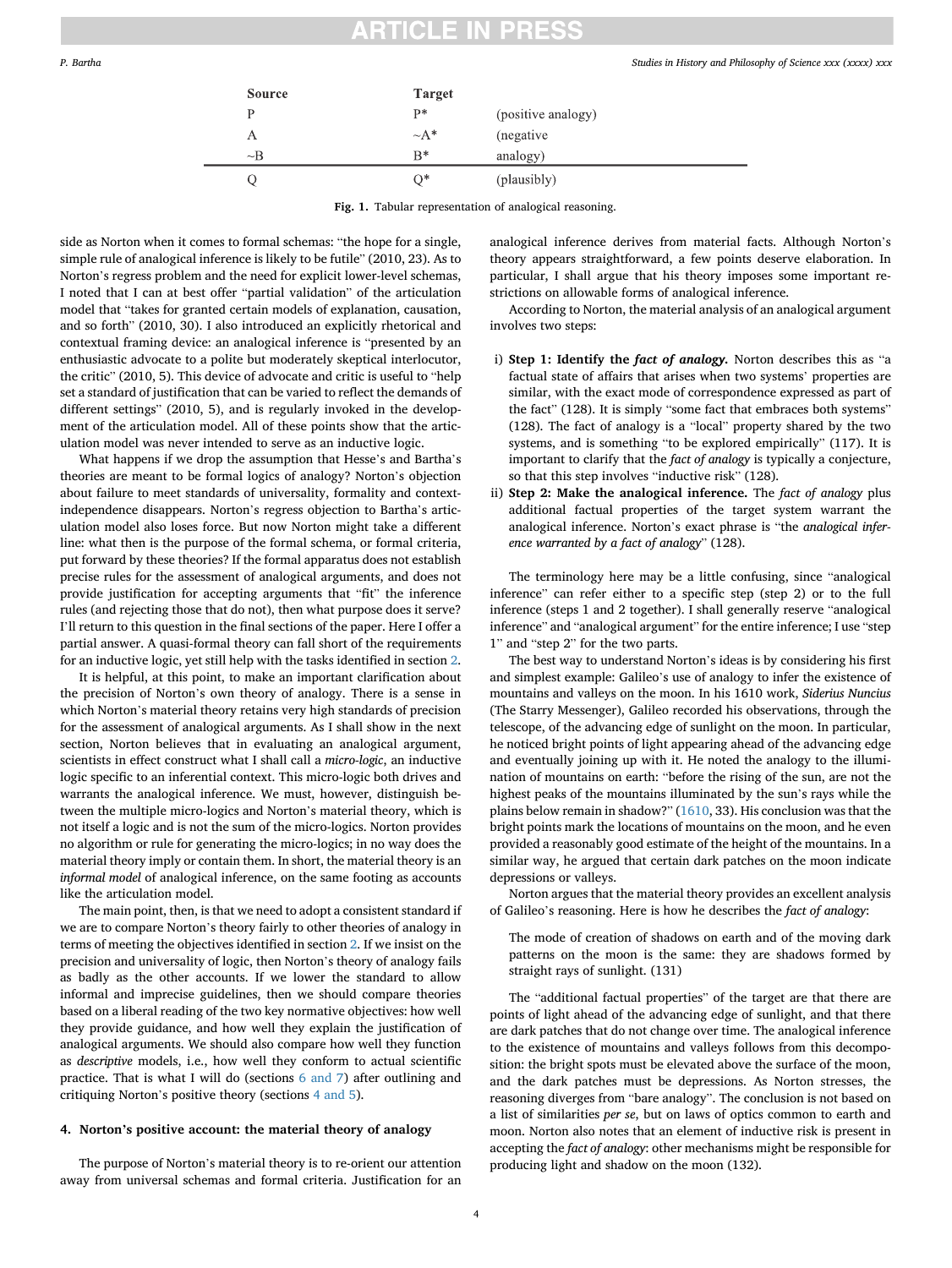$T$  (target domain)

<span id="page-4-0"></span> $S$  (source domain)



**Fig. 2.** Argument from example.

The central concept of the material theory is clearly the *fact of analogy*. Although Norton does not say so, I suggest that the *fact of analogy* is best understood as a low-level generalization broad enough to cover both domains. That certainly fits well with remarks that Norton makes about the Galileo example:

The earth functions as a convenient surrogate for any uneven body turning under unidirectional light. (131)

The inference is not driven as much by analogy as by subsumption of the moon into a larger class of illuminated bodies. (132)

Understood in this way, the *fact of analogy* is perfectly suited to serve as a proxy that allows us to dispense with any formal inductive schema: it both drives and justifies the inference. We may think of it as defining a *micro-logic* for the two domains. That is, we have a low-level schema that uses the *fact of analogy*, in combination with additional facts about the target domain, as warrant for the analogical conclusion.

Indeed, in important respects, Norton's analysis conforms to a pattern of reasoning that Aristotle ([Aristotle, 1984\)](#page-8-0) called the *argument from example* or *paradeigma* (*Rhetoric* 1402b15; *Prior Analytics* 69a1). Schematically, the pattern looks like this:

In Aristotle's example, *P* is making war against neighbours, *Q* is evil, the source domain *S* is a known case (the war between Phocians and Thebans), and the target domain *T* is a new case (war between Athenians and Thebans). The conclusion is that war between Athenians and Thebans is evil. The key elements of Norton's material theory are all present in the *paradeigma* argument.

- � The argument is not justified via conformity to any general schema for analogical reasoning. Instead, the low-level generalization (the *fact of analogy*) drives the inference.
- � The strength of the analogical argument is determined by the two steps in the inference.
- � Step 1 identifies and justifies the *fact of analogy.* It is an inductive step (indicated by the dotted arrow) because, as in the Galileo case, the *fact of analogy* is a conjecture based (in whole or in part) on our knowledge of the source domain.
- � Step 2 is what Norton calls the *analogical inference* warranted by the fact of analogy. It is a deductive inference (indicated by the solid arrow).
- � Norton's material theory directs us to strengthen an analogical inference through empirical investigation and refinement of the fact of analogy. The same point applies to the *paradeigma* argument pattern.

There are three main differences between Norton's material theory and the *paradeigma*. The first is that the *fact of analogy* always takes the particularly simple form  $(x)(P(x) \rightarrow Q(x))$  for Aristotle but can be more complex for Norton. We encounter two principal forms within the material theory.

� **Form 1: the** *fact of analogy* **is a** *generalization.* 

This form appears in the *argument from example*, as illustrated in Fig. 2. In the Galileo case, the fact of analogy takes the form of a generalization involving the laws of optics. The domain of quantification is restricted (though broad enough to cover both earth and moon). In such cases, step 2 is a deductive inference.

### � **Form 2: the** *fact of analogy* **is a** *structural equation* **or** *determination rule.*

Norton offers two additional examples, the *Reynolds analogy* and the *liquid drop analogy*. In these examples, the *fact of analogy* states a correlation between the values of variables in the source and target domains. On my reading, this means that the *fact of analogy* can be formulated as a structural equation ([Pearl, 2009\)](#page-9-0) or determination rule (Davies & [Russell, 1987;](#page-8-0) [Russell, 1986](#page-9-0)). The overall analogical argument still conforms to the pattern of Fig. 2, but the logical form of the *fact of analogy* is a little more complex.

As a simple illustration of Form 2, consider an example adapted from (Davies & [Russell, 1987\)](#page-8-0). Suppose that the dollar value that I assign to a used car is determined by its age, make, mileage, condition, color, and accident history. Symbolically, we can write this as:

### A,  $M_1$ ,  $M_2$ ,  $C_1$ ,  $C_2$ ,  $H \rightarrow V$

The equation may, but need not, specify the exact form of functional dependence. We only need to know that any two cars that are 'the same' as regards these six parameters have equal value. Given the determination rule and the value of one car, I can infer by analogy the value of the other car. Step 2 of this analogical argument is once again a deductive inference, since the determination rule establishes a correlation between parameters in the two domains. The *fact of analogy* appears to take this form in Norton's discussion of the *Reynolds analogy*. 6

While the above two forms have a central role in Norton's material theory, there are possible variations. Norton suggests that the *fact of analogy* might be understood vaguely or in probabilistic terms – most likely, as weakened versions of one of the above forms. The basic idea is clear: the *fact of analogy* is a low-level generalization or 'connection' covering both systems. It allows us to derive additional features of the target domain, either deductively (in the two forms identified here) or inductively. This gives us the second main difference between Norton's account and the *paradeigma*: the inference at step 2 may be either deductive (as in the Galileo case) or inductive (for probabilistic formulations).

The third difference is the justification, at step 1, for the fact of analogy. For Aristotle, it is generalization from a single case. For Norton, we have an inductive inference that draws on knowledge of the source domain but perhaps also on knowledge of the target and on additional background information. The exact nature of this inference will shortly take centre stage as we assess Norton's theory.

We may fairly conclude that Norton's theory of analogy is a generalization of the Aristotelian pattern. I will continue to refer to "step 1" (inductive inference to the *fact of analogy*) and "step 2" (Norton's "analogical inference", a conclusion about the target system) in my discussion of Norton's account. His examples are more intricate than Aristotle's example of making war on a neighbour. But intricacy does not change the basic structure of Norton's analysis: *analogical reasoning reduces to two non-analogical inference steps*. The analogical conclusion (step 2) *must be derived from* an intermediate low-level inductive generalization (step 1). There is nothing wrong with the Aristotelian

<sup>6</sup> There is not enough space to permit discussion of this example. As for Norton's third example, the *liquid drop analogy*, the *fact of analogy* appears to be a combination involving both a restricted generalization and a determination rule.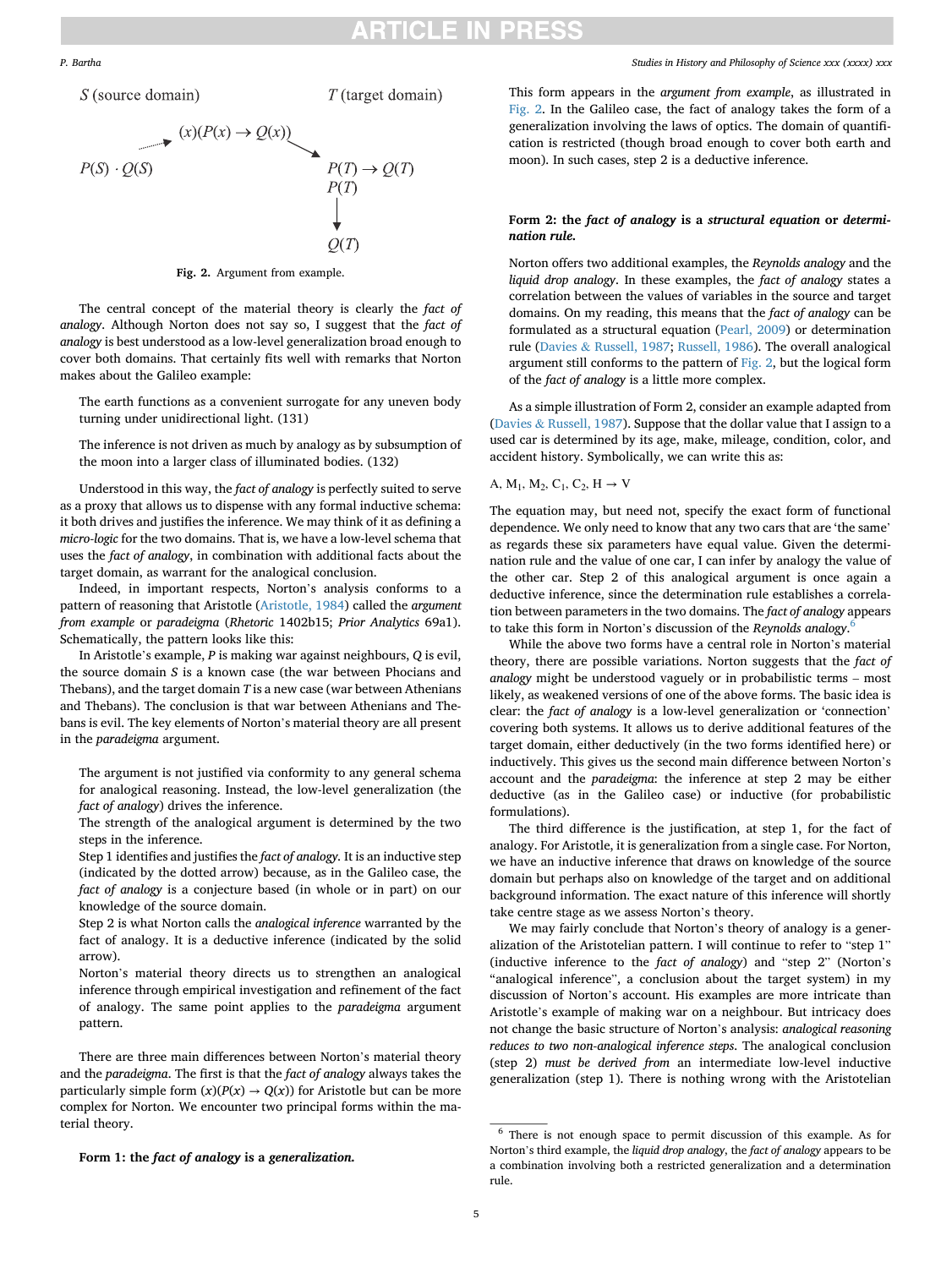#### <span id="page-5-0"></span>*P. Bartha*

analysis, if it works. In the next section, however, I will argue that it does not work well for a range of cases.

#### **5. Assessment of Norton's positive theory**

#### *5.1. Limited scope: the fact of analogy is not always the driver*

This subsection develops my main criticism of Norton's material theory: it works well, but only for a restricted class of analogical inferences. As a result, Norton's theory has limited scope. It rules out entire categories of useful analogical inference.

It is important, first, to acknowledge the cases where Norton's theory works well. Norton tells us that "the fact of analogy must be able to power this [step 2] inference." Accordingly, Norton's examples have the following features:

- (i) **The** *fact of analogy* **(a relevant low-level uniformity) is readily identifiable.** The fact of analogy must be identified with sufficient clarity to support the step 2 inference. This is the heart of Norton's analysis.
- (ii) **The** *fact of analogy* **has independent support.** We require inductive support at step 1.
- (iii) **The** *fact of analogy* **is not the conclusion of the analogical argument.** The *fact of analogy* is an intermediate step in deriving the analogical conclusion.

As we've seen, the theory works well for the Galileo example. I think that Norton's theory also functions well for the Reynolds analogy between processes that transfer momentum and heat. In this example and others like it, researchers use theory and experiment to establish criteria for when measured parameters in the source domain provide reliable information about the target. [Sterrett \(2006\)](#page-9-0) notes that in some of these cases, we have a "governing equation" that describes one or both domains, while in others we have merely "the form of the equation in the most general sense, i.e., that the phenomenon is a function of quantity 1, quantity 2, etc." (2006, 76). These two cases correspond to the two possible forms for Norton's *fact of analogy* identified in section [4.](#page-3-0)

I want to acknowledge a second point on which I agree with Norton. In nearly every case of an *ultimately successful* analogical inference (where the analogical conclusion turns out to be true), we do eventually find a *fact of analogy* that unifies the source and target domains.7 The pattern is familiar in mathematics: a successful analogy leads to the formulation of new concepts and ideas that enable us to see the source and target as special cases [\(Polya, 1954](#page-9-0)). We may say, then, that an ultimately successful analogical inference is "justified" or explained by a fleshed-out *fact of analogy*. However, Norton's concern (and mine) is how analogical arguments function at the early or intermediate stages of an inquiry. A theory of analogy should help us to determine whether an analogical argument is initially good, whether or not it turns out to be ultimately successful.

I now turn to my main objection to the material theory. Broadly speaking, if we set aside the "bare analogy" scheme of section [3,](#page-2-0) there are two contrasting models of the relationship between analogical arguments and generalization. There is a *forward-directed* picture: analogical reasoning proceeds from the source domain to an intermediate generalization, followed by application to the target. This is Norton's model. There is also a *backward-directed* picture: generalization guides analogical reasoning as an *objective*, rather than as an intermediate step. On this model, an analogical argument is constructed and evaluated by considering possible obstacles to the existence of some unifying generalization or *fact of analogy*. This pattern results in weaker *Studies in History and Philosophy of Science xxx (xxxx) xxx*

but more flexible arguments than those Norton considers. In particular, we find cases of the following sorts:

- a) **No clear** *fact of analogy.* There may be no specific identification of any *fact of analogy.*
- b) **No independent support for the** *fact of analogy.* Even if a *fact of analogy* is identified, there may be no independent inductive argument offered in support, and there may be none available.
- c) **The** *fact of analogy* **is too vague to support any inference.** The *fact of analogy* may be stated too vaguely to justify either a deductive or inductive inference to the analogical conclusion.

The key point is that there are cases of analogical reasoning where the *fact of analogy* operates backwards (as a goal) rather than forwards (as a driver). Let us consider a few examples.

(i) *Mathematical analogies.* (The *fact of analogy* is a remote conclusion.)

Mathematical analogies are commonly used to make conjectures and to help solve problems. Here are two simple examples ([Bartha, 2010](#page-8-0); [Polya, 1954\)](#page-9-0):

*Triangles and tetrahedra*: The three medians of a triangle have a common point of intersection. By analogy, we conjecture that the four medians of a tetrahedron have a common point of intersection. *Rectangles and boxes*: Of all rectangles with fixed perimeter, the square has maximum area. By analogy, we conjecture that of all rectangular boxes with fixed perimeter, the one with greatest volume is a cube.

Both arguments seem plausible. Yet in neither case does a local *fact of analogy* drive the inference. Specifically, there are two difficulties for Norton's approach. First: although we rightly suspect that there is a relevant generalization lurking in both cases—a general result that applies in two, three or any number of dimensions—we perceive the analogy, and perform the analogical reasoning, without invoking this generalization as an intermediate step. So these examples are a problem for the material theory as a *descriptive* account of how analogical reasoning actually proceeds. Second: the relevant generalizations emerge *as a result* of the analogical inferences rather than driving them. If we were to formulate the right generalization (the *fact of analogy*) in either case, we would immediately recognize that the analogical conclusion is a special case. It distorts the analogical argument to insist on the inductive generalization as an intermediate step. So the examples are also a problem for the material theory as a *normative* account of analogical reasoning; it is not even reasonable to reconstruct the arguments in a way that treats the *fact of analogy* as an intermediate step.

Norton's account has the order backwards for such cases. The *fact of analogy* is the ultimate result of analogical inference. Rather than an engine that pushes the reasoning forwards, it is a magnet that draws us towards an end point.<sup>8</sup> This point applies as much to analogies in simple problem-solving exercises as to mathematical breakthroughs, as reflected in Poincaré's remark that analogies in mathematics enable us "to perceive the possibility of generalization" [\(1952,](#page-9-0) 29). On Norton's account, we have no warrant for such analogical inferences.

(ii) *Explanatory analogies.* (The *fact of analogy* is the conclusion of the argument.)

In some explanatory analogies, the *fact of analogy* is best understood as the conclusion of the analogical inference—not as an intermediate

 $^7\,$  The qualification here arises because some have argued that purely formal analogical inferences have played an important role in physics [\(Fraser, 2018;](#page-8-0) [Steiner, 1998](#page-9-0)). Arguably, there is no unifying *fact of analogy* in such cases.

<sup>8</sup> It is important to remember, once again, that we are thinking of the warrant for inference at the early stage of inquiry.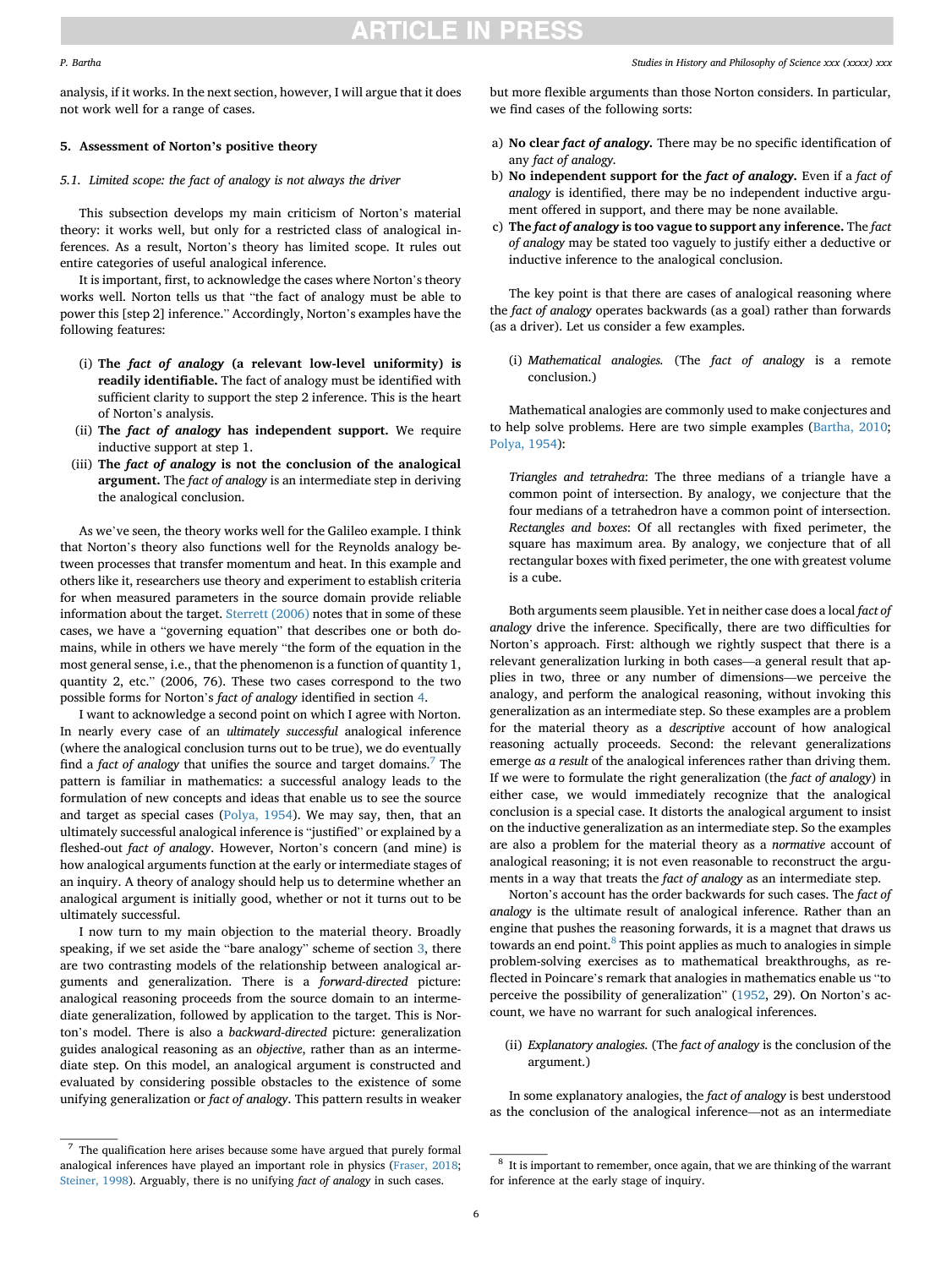#### <span id="page-6-0"></span>*P. Bartha*

step. I proposed ([Bartha, 2010,](#page-8-0) p. 96) the following structure for explanatory analogical arguments:

*Q* explains *P* in the source domain.

*Q*\* (if true) would explain *P*\* (analogue for *P*) in the target domain. Hence:  $Q^*$  is plausible.<sup>9</sup>

My claim is that in some analogical arguments of this type, the analogical conclusion is, in effect, that features of the two domains might have explanations with a common structure. The *fact of analogy* is the conclusion of the argument.

As an illustration, consider the *acoustical analogy*, employed by a number of 19th century physicists attempting to explain the spectral lines of atomic hydrogen prior to the discovery of the Balmer formula. Stokes and Stoney suggested that spectral phenomena might be "analogous to the acoustical situation" of a tuning fork or vibrating string, which produces discrete frequencies [\(Maier, 1981](#page-9-0), p. 51). They expected to find whole-number ratios between frequencies in the emission spectra. While this approach ultimately failed, many people initially regarded the conclusion as plausible.

Following Norton's analysis, we might try to identify the *fact of analogy* in this case with some conjectured set of properties common to tuning forks and emission spectra. The *analogical conclusion* (at step 2) will have to be something different – for example, the inference that we will find whole-number ratios between emission frequencies. The question is whether we can find a *fact of analogy* that plays the role that Norton assigns to it. Is there a conjectured fact about both domains, an intermediate principle that is independently supported and that drives us to the analogical conclusion? We might propose that the hypothesis that spectral phenomena behave like a tuning fork is the *intermediate fact of analogy* (step 1), and that we have a subsequent deductive inference that there are integral frequency ratios. If we decompose the argument in this fashion, then the *fact of analogy* requires independent inductive justification. But there is no inductive justification, independent of the analogy, for the conjecture that atomic spectra behave like tuning forks. So, on Norton's account, there is no warrant for the analogical inference.

The alternative view is that the hypothesis that spectral phenomena behave like a tuning fork, whether formulated vaguely or in precise terms, is really the conclusion of the analogical argument. The search for whole-number ratios between frequencies is one of a series of tests designed to determine whether that hypothesis is tenable, and what precise form it might take. The analogical argument remains viable until there is convincing evidence that we cannot put the frequencies in whole-number ratios.

It is instructive to compare this example to Galileo's reasoning about mountains on the moon – also an explanatory analogy. In the Galileo example, as Norton rightly argues, our knowledge of optics gives us independent inductive justification for the *fact of analogy*. For the *acoustical analogy*, we have no such independent justification. This is the case for many explanatory analogies: the *fact of analogy* is the terminus of the analogical inference rather than an intermediate step.

(iii) *Predictive and explanatory analogies.* (*Fact of analogy* is not identified, or too weak to power the "step 2" inference.)

One final problem for Norton is the existence of analogical arguments that proceed even when no *fact of analogy* is patent, or when the *fact of analogy* is too weak to support the "analogical conclusion" at step 2.

Consider the use of ethnographic analogy in archaeology. [Currie](#page-8-0)  [\(2016\)](#page-8-0) describes how knowledge of contemporary and

near-contemporary shamanistic practices among the San have been used to interpret motifs appearing on rock art. Among the San, the shamanistic motifs are used to symbolize both religious concepts and hallucinogenic experiences; the inference is that the very similar images appearing on rock art have a similar purpose. The analogy has been applied both to direct ancestors of the San (from 3000 years ago) and to older European cave art (20,000 years and older). The reasoning is very difficult to generalize. No *fact of analogy* emerges from the known cases to justify the "step 2" inference. A generalization such as "humans use certain motifs to symbolize religious concepts and hallucinogenic experiences" is overly broad, and it is unclear how to articulate a plausible weak version that would support the inference about European cave art. Nor does this seem to be what archaeologists do. To recast the argument in terms of a weak *fact of analogy* appears forced. There is debate about the role that qualified socio-cultural and environmental uniformities play in this type of inference, but the *fact of analogy* emerges as the result of the analogical inferences rather than as something prior.

To sum up: the material theory seems unable to account for inferences where the *fact of analogy* is the goal rather than the driver of the reasoning, or for inferences where the *fact of analogy* is not readily identified. The material theory must count such analogical inference as failures, exclude them from consideration, or force them into a mould in which an independently established *fact of analogy* is an intermediate reasoning step. By contrast, a backward-directed model of analogical reasoning is compatible with the lack of an explicitly formulated *fact of analogy*.

### *5.2. Limitations on justification*

The second task of a theory of analogy is to provide philosophical justification for analogical reasoning. As we would expect, Norton has no interest in high-level philosophical justifications for analogical reasoning. His theory does provide a straightforward analysis of how justification goes for individual analogical arguments that fit the pattern of [Fig. 2:](#page-4-0) inductive justification for the *fact of analogy* (step 1) along with justification (deductive or inductive) for the subsequent inference to a fact about the target domain (step 2). The decomposition, as we have seen, reduces the analogical argument to two non-analogical arguments.

As argued in section [5.1,](#page-5-0) the analysis simply doesn't work if the *fact of analogy* is not patent, not independently justifiable, or does not function as an intermediate step in the argument. A very different kind of justification is needed. In fact, once we move beyond Norton's model, in which one basic pattern of reasoning (illustrated by [Fig. 2\)](#page-4-0) applies across the board, we may need different guidelines for different types of analogical argument.

We may agree with Norton that looking for a universal schema or "logic" of analogy is a dead end. But we don't have to think of quasiformal criteria for analogical reasoning in this way. Instead, we can think of them as usefully identifying distinct patterns of analogical reasoning. I now turn to a defence of this role for quasi-formal theories of analogy.

### **6. A practical role for quasi-formal theories: guidance**

If a formal or quasi-formal theory of analogy is not an inductive logic, then what purpose does it serve? Sections [2 and 3](#page-1-0) offered a preliminary answer: it can help us to meet the basic objectives for any theory of analogy. In this section and the next, I elaborate by comparing the articulation model ([Bartha, 2010](#page-8-0)) to Norton's theory. I focus specifically on how the two theories provide guidance about analogical reasoning, and how they account for the justification of analogical arguments. This section deals with the first objective. Section [7](#page-7-0) compares the two theories in terms of the second objective.

The articulation model, as outlined earlier, is based on two broad principles:

#### *Studies in History and Philosophy of Science xxx (xxxx) xxx*

 $9$  The argument form is distinct from inference to the best explanation. There is no assumption that  $Q^*$  is the best explanation for  $P^*$ , and the conclusion is merely that *Q*\* is a plausible hypothesis.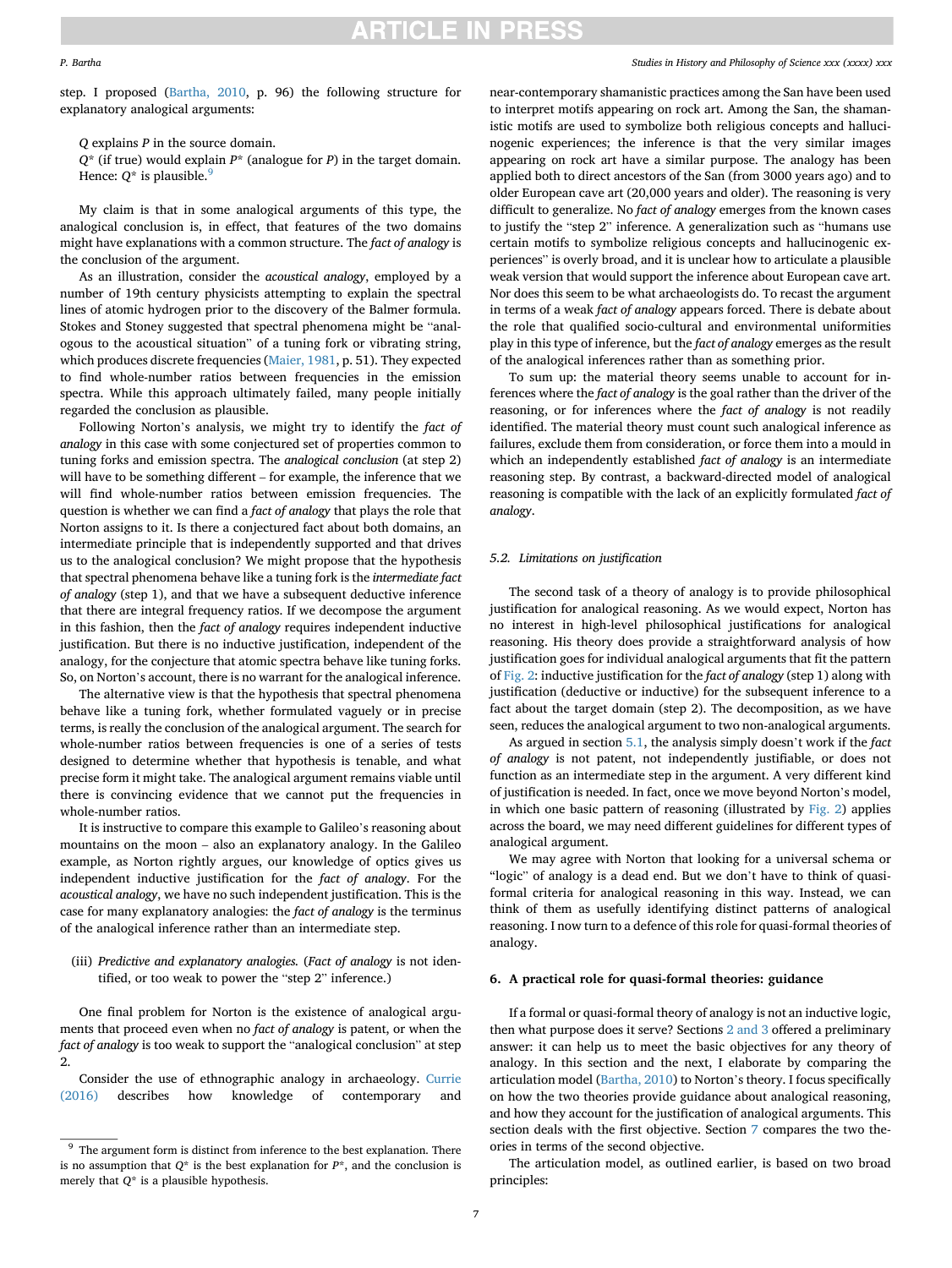#### <span id="page-7-0"></span>*P. Bartha*

- � *Prior association.* There must be a clearly articulated causal, logical or explanatory relationship in the source domain.
- � *Potential for generalization.* There must be "no compelling reason" to deny that the prior association in the source domain could be generalized in a way that extends to the target domain.

The "articulation" aspect involves elaborating the requirement of prior association in terms of quasi-formal templates, and fleshing out the requirement of potential generalization in terms of distinct guidelines for different types of argument.

As we saw in section [3](#page-2-0), Norton rejects this proliferation of "embellished schemas" for distinct types of analogical argument as both too complicated and as failing to "close the gap" between logic and scientific practice. As we saw in section [4](#page-3-0), Norton needs no such distinctions because the material theory recognizes only one basic pattern of analogical reasoning, modeled on Aristotle's "argument from example". If the argument of section [5.1](#page-5-0) is right, however, then Norton's picture is too simple. The articulation model handles analogical arguments in which the relationship between analogy and generalization is more indirect than in Norton's examples. The diversity of such arguments is the sole reason for distinguishing different types of analogical inference, and for attempting to formulate distinct guidelines.

Consider a typical mathematical analogy. The prior association is a mathematical proof in the source domain; the analogical conclusion is a result about the target domain; and the potential generalization (or *fact of analogy*), perhaps dimly glimpsed, is a mathematical result that subsumes both domains. Norton locates the generalization as an intermediate step in the analogical reasoning. But in reality, such an argument is evaluated by identifying the features, that play a central role in the mathematical proof for the source domain, and determining whether analogous features are present, or at least not known to be absent, in the target domain. The underlying idea is to explore the possibility of a common general structure. This can be done even without a clear generalization in mind.

To make the contrast vivid, consider the *Rectangles and Boxes*  example mentioned in section [5.1](#page-5-0) (see also [Bartha, 2010,](#page-8-0) pp. 154-5). On the articulation model, the first step is to supply an explicit proof for the result about rectangles. Here is a proof: since perimeter is constant,  $x +$ *y* = *c* for some constant; area *xy* is maximized when  $x(c - x)$  is maximized; the *First Derivative Test* tells us that this happens when  $x = y =$ *c*/2. Hence, area is maximized for a square. The critical elements in this proof are the formulas for area and perimeter, the assumption that perimeter is constant, and the *First Derivative Test*. Looking at the target domain (boxes), we see that there are analogous formulas for volume and perimeter, and an analogous theorem about maximizing functions of two variables. Hence, we have a good analogical argument with a plausible conclusion. We don't need to invoke the *n*-dimensional version of the theorem to see this. The evaluation proceeds at the level of facts about the source and target domains, without reference to a general *fact of analogy*, but the ideal of generalization guides the assessment. Even for this simple example, as noted in [\(Bartha, 2010](#page-8-0)), there are subtleties that must be resolved through a consideration of contextual factors. If our objective is to define a logic of analogy, then the articulation model is a failure. But if the goal is to provide guidelines for analogical reasoning, the example counts as a modest success.

Could Norton's account of analogy provide guidance with this example?<sup>10</sup> The material theory tells us to identify and find support for the *fact of analogy*. This is problematic for two reasons. The first is that we don't need the *fact of analogy* to do the reasoning. We only arrive at the relevant generalization much later. The second problem is that the material theory provides no help in identifying the *fact of analogy*.

The deficiencies of the material theory, in terms of providing practical guidance for analogical reasoning, are unsurprisingly linked to its formal impoverishment. One basic pattern is used for all analogical reasoning. By contrast, the articulation model can provide guidance even without "fully elaborated formal schema". A very similar point applies to exciting work that is taking place in field-specific studies of analogical reasoning in historical sciences such as evolutionary biology and archaeology [\(Currie, 2016](#page-8-0), [2018](#page-8-0); [Reiss, 2015;](#page-9-0) Wylie & [Chapman,](#page-9-0)  [2016\)](#page-9-0). The analysis in these studies is domain-specific and aimed at developing practical "toolkits" for assessing analogical arguments. "Local" guidelines, emerging from practice and experience, are broadly consistent with Norton's negative claims, but they are antithetical to the extreme materialism of his positive account. The point is that we can develop useful *models* for different patterns of analogical reasoning, recognizing that they are capable of refinement.

*Studies in History and Philosophy of Science xxx (xxxx) xxx*

#### **7. A theoretical role for quasi-formal theories: justification**

At the end of section [3, I](#page-2-0) raised the question, "what role can a formal or quasi-formal theory play in the justification of analogical reasoning if it is *not* an inductive logic?" This section outlines a tentative response on behalf of the articulation model. In brief, the validation of a good analogical argument depends both on a "local" schema and on pragmatic, context-dependent judgments. The articulation model provides a framework that identifies the formal and material elements that figure in the justification of an individual argument, and shows how they work together.

First, we need to understand what it means for the articulation model to validate an analogical argument. The account rests on a set of assumptions. I present them in a highly compressed form here; see [\(Bartha,](#page-8-0)  [2010\)](#page-8-0) for details.

• **Assumption 1:** we can identify a set of *critical factors*  $X_1, \ldots, X_n$  in the source domain.

Referring to [Fig. 1](#page-3-0) of section [3](#page-2-0), let *Q* be the property of the source domain that is transferred to the target. The prior association is a connection between other features of the source domain and *Q*. The critical factors  $X_1$ , ...,  $X_n$  are those features that play an essential role in the prior association. $11$  The articulation model provides models to help identify these critical factors. Since those models are provisional and imprecise, this step is inevitably context-dependent.

• **Assumption 2:** we can identify corresponding features  $X_1^*, \ldots, X_n^*$ *Q*\* in the target domain.

This step once again depends upon context. Analogical arguments require us to defend (and criticize) assertions of correspondence.

To establish that we have a good analogical argument, according to the articulation model, we need to show that the same type of connection that holds in the source domain *might* hold in the target. This is operationalized in terms of a test with two evaluation criteria:

- � *Overlap***:** there is a *nonempty positive analogy.* This means that some (at least one) analogues of the critical factors,  $X_1^*, ..., X_n^*$ , are known to hold in the target. $12$
- � *No critical disanalogy***:** no critical factor belongs to the negative analogy. This means that none of  $X_1^*, \ldots, X_n^*$  is known not to hold in the target. $13$

<sup>&</sup>lt;sup>11</sup> The features  $X_i$  are not shown in [Fig. 1](#page-3-0), but the idea is that each  $X_i$  is either in the positive analogy, the negative analogy or neither (if we don't know

whether the analogue  $X_i^*$  is a feature of the target domain).<br><sup>12</sup> In terms of [Fig. 1:](#page-3-0) some of the critical factors are in the positive analogy, P.<br><sup>13</sup> In terms of [Fig. 1:](#page-3-0) none of the critical factors belongs to the ne analogy, A  $\& \sim$ B.

<sup>&</sup>lt;sup>10</sup> In fairness, Norton applies the material theory only to empirical science.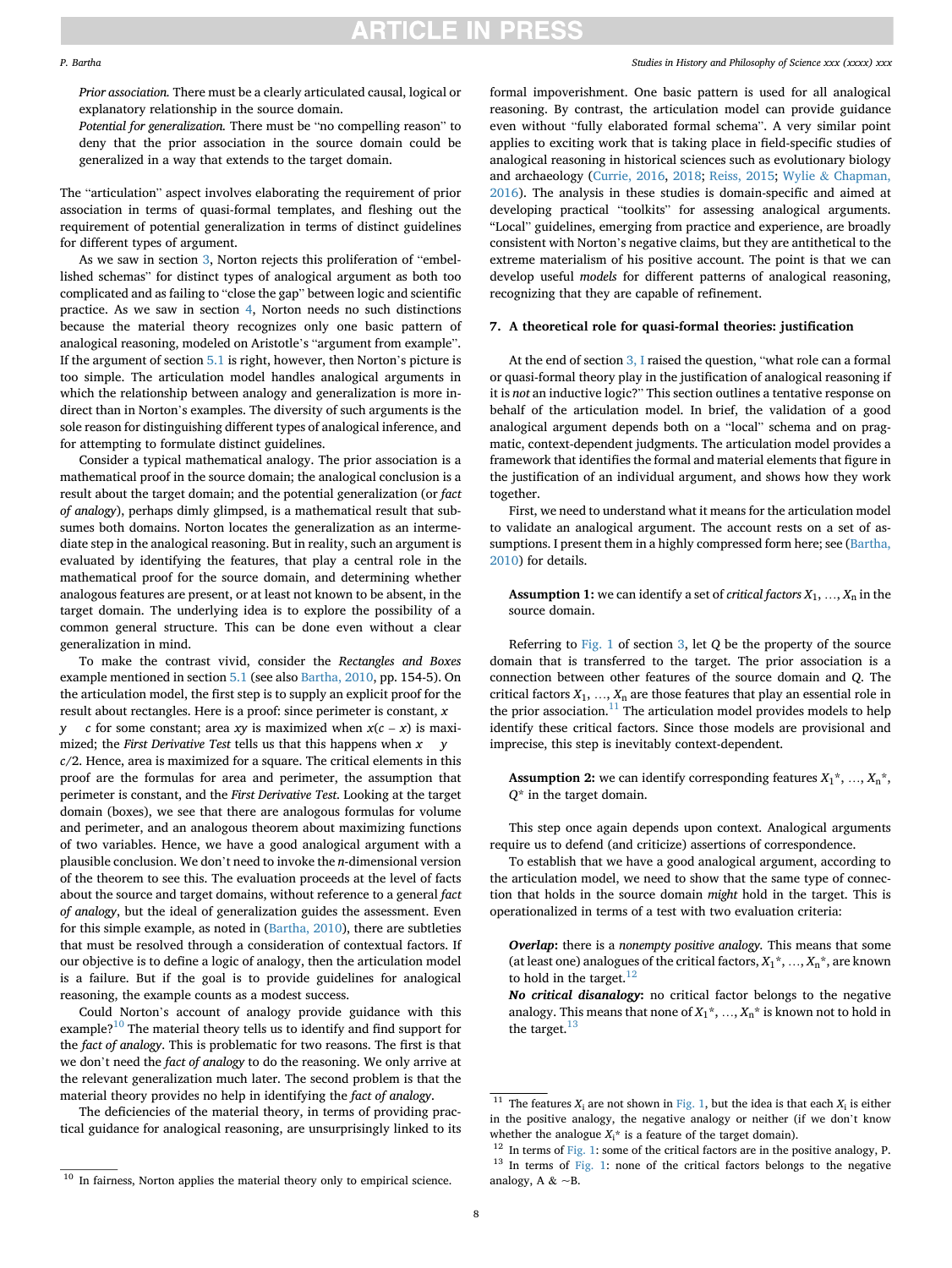<span id="page-8-0"></span>

**Fig. 3.** Justification for an analogical argument.

An analogical argument that satisfies these two criteria has a *prima facie* plausible conclusion  $Q^*$ . This means that  $Q^*$  is a serious possibility, i.e., worthy of investigation. According to the articulation model, we have a good analogical argument.

Putting the preceding points together, we see that at the heart of the articulation model, there is, in fact, a general schema for analogical reasoning:

(\*) If  $X_1, \ldots, X_n$  are the critical factors in the source domain and  $X_1^*$ , …, *X*n\* are the target analogues, then the analogical inference (that *Q*\* is *prima facie* plausible) is valid if the two conditions *Overlap* and *No critical analogy* are satisfied.

This schema is formal and universal, but it is not contextindependent. The schema (\*) is stated as a conditional. The antecedent incorporates a context-dependent assessment of critical factors and source-target correspondence. The consequent is a practical recommendation that also needs to be interpreted contextually. In the absence of context, the schema is a lifeless abstraction. Nevertheless, it provides a formal basis for the justification of the analogical argument. That is, we can use it to explain why an analogical argument that satisfies *Overlap* and *No critical analogy* has a plausible conclusion.

The key idea is encapsulated in a diagram that is a bit like [Fig. 2](#page-4-0) (see (Bartha, 2010, p. 272)):

In the diagram,  $t_1$  represents your actual knowledge situation, consistent with the two assumptions and the assumed satisfaction of the two evaluation criteria. In other words, you know that the critical factors *X*1, …, *X*n hold in the source. You know that at least some of the analogues *X*1\*, …, *X*m\* hold in the target (*Overlap*). Finally, you are not aware of any analogues that fail to hold in the target (*No critical disanalogy*) — that's what we mean by writing "?  $[X_{m+1}*(T),...,X_n*(T)]$ " in the column for the target. Let  $t_0$  represent a hypothetical "earlier" moment" at which you *subtract* your knowledge of  $X_{m+1}$ , ...,  $X_n$  and *Q (S)*, and at which you are deciding whether to treat *Q*(*S*) as a serious possibility. The moment  $t_0$  is an artificial construction; there need not have been any such moment. Its introduction allows us to decompose the analogical reasoning into two steps.

The first step (the vertical arrow) is a *Reflection* argument. So far as your opinion at  $t_0$  is concerned, you might come to regard  $Q(S)$  as a serious possibility at later time *t*1; hence, you should not dismiss it at *t*0. This means that you should regard  $Q(S)$  as a serious possibility at  $t_0$ . The second step (the diagonal arrow) is a *Symmetry* argument: since there is a perfect analogy (up to critical factors) between the source domain *S* at  $t_0$ and the target domain *T* at  $t_1$ , and you regard *Q* as plausible in *S* at  $t_0$ , you should regard  $Q^*$  as plausible in *T* at  $t_1$ . That's it!

In just the same way that Fig. 3 is reminiscent of [Fig. 2,](#page-4-0) the above argument echoes Norton's two-step justification. Instead of inductive generalization, the first step (from S at  $t_1$  to S at  $t_0$ ) proceeds via *Reflection*. Instead of deduction, the second step (from  $S$  at  $t_0$  to  $T$  at  $t_1$ ) is based on *Symmetry*. The complexity of this argument derives from the fact that the driver for the analogical reasoning is the possibility of generalization (rather than a specific generalization, formulated as an intermediate step).

brief discussion here is meant to establish only three points. First, a formal theory of analogy can fall short as an inductive logic but still play a substantive role in the justification of analogical arguments. Second, the criteria for good analogical reasoning can and should be built right into the argument for justification (this is what happens with the two evaluation criteria). Third, there is a clear contrast with Norton's analysis of justification: analogical inference is justified in terms of potential generalization rather than actual (local) generalization. But Norton's analysis may also be viewed as a special case.

### **8. Conclusion**

In his discussion of analogical reasoning, Norton defends the negative thesis that there is no place for formal theories of analogy, as well as a positive account: the material theory. Despite my criticisms, I find the material theory of analogy attractive for its simplicity, its rejection of abstract principles, and its insistence that every analogy is rooted in facts. I have argued that Norton's rejection of all formal principles is based on an unrealistically high standard for a theory of analogical reasoning. It leads to an impoverished positive account that distorts or disqualifies many respectable analogical arguments. A good theory of analogical reasoning needs to provide guidance in evaluating analogical inferences and insight into the justification of such inferences. The articulation model, the target of many of Norton's criticisms, aims to fulfill both objectives for a wider class of analogical arguments than Norton can accommodate.

In section [6, I](#page-6-0) noted that interesting work is being done in disciplinespecific studies of analogical reasoning.<sup>14</sup> If Norton could accept "local" or "working" logics of analogy at the disciplinary level, that would parallel his views on other forms of inductive logic. Both those who are sympathetic to Norton's material theory of analogy and those who are sympathetic to formal theories of analogy should explore this idea. Field-specific studies of analogy have great potential as a meeting point for those with different theoretical perspectives.

### **References**

- [Aristotle. \(1984\). In J. Barnes \(Ed.\),](http://refhub.elsevier.com/S0039-3681(19)30134-7/sref1) *The complete works of Aristotle*. Princeton: Princeton [University Press](http://refhub.elsevier.com/S0039-3681(19)30134-7/sref1).
- Bartha, P. (2010). *[By parallel reasoning: The construction and evaluation of analogical](http://refhub.elsevier.com/S0039-3681(19)30134-7/sref2) arguments*[. Oxford: Oxford University Press](http://refhub.elsevier.com/S0039-3681(19)30134-7/sref2).
- Bartha, P. (2019). In E. N. Zalta (Ed.), *"Analogy and analogical reasoning," the stanford encyclopedia of philosophy*. Spring 2019 Edition [https://plato.stanford.edu/archives](https://plato.stanford.edu/archives/spr2019/entries/reasoning-analogy/)  [/spr2019/entries/reasoning-analogy/.](https://plato.stanford.edu/archives/spr2019/entries/reasoning-analogy/)
- [Carnap, R. \(1980\). A basic system of inductive logic Part II. In R. C. Jeffrey \(Ed.\),](http://refhub.elsevier.com/S0039-3681(19)30134-7/sref4) *Studies in inductive logic and probability* (Vol. 2, pp. 7–[155\). Berkeley: University of California](http://refhub.elsevier.com/S0039-3681(19)30134-7/sref4)  [Press.](http://refhub.elsevier.com/S0039-3681(19)30134-7/sref4)
- [Currie, A. \(2016\). Ethnographic analogy, the comparative method, and archaeological](http://refhub.elsevier.com/S0039-3681(19)30134-7/sref5)  special pleading. *[Studies in History and Philosophy of Science, 55](http://refhub.elsevier.com/S0039-3681(19)30134-7/sref5)*, 84–94.
- Currie, A. (2018). *Rock, bone and ruin*[. Cambridge, MA: MIT Press.](http://refhub.elsevier.com/S0039-3681(19)30134-7/sref6) Dardashti, R., Hartmann, S., Thébault, K., & Winsberg, E. (2019). Hawking radiation and [analogue experiments: A Bayesian analysis.](http://refhub.elsevier.com/S0039-3681(19)30134-7/sref7) *Studies In History and Philosophy of*
- *[Science Part B: Studies In History and Philosophy of Modern Physics, 67](http://refhub.elsevier.com/S0039-3681(19)30134-7/sref7)*, 1–11. Dardashti, R., Thébault, K., & Winsberg, E. (2017). Confirmation via analogue
- [simulation: What dumb holes could tell us about gravity.](http://refhub.elsevier.com/S0039-3681(19)30134-7/sref8) *The British Journal for the [Philosophy of Science, 68](http://refhub.elsevier.com/S0039-3681(19)30134-7/sref8)*, 55–89.
- Davies, T. R., & Russell, S. (1987). A logical approach to reasoning by analogy,. In J. McDermott (Ed.), *[IJCAI 87: Proceedings of the tenth international joint conference on](http://refhub.elsevier.com/S0039-3681(19)30134-7/sref9)  artificial intelligence* (pp. 264–[270\). Los Altos, CA: Morgan Kaufmann.](http://refhub.elsevier.com/S0039-3681(19)30134-7/sref9)
- Fraser, D. (2018). The development of renormalization group methods for particle physics: Formal analogies between classical statistical mechanics and quantum field theory. *Synthese*. [https://doi.org/10.1007/s11229-018-1862-0.](https://doi.org/10.1007/s11229-018-1862-0)
- [Galilei, G. \(1610\). The Starry messenger. In](http://refhub.elsevier.com/S0039-3681(19)30134-7/sref11) *Discoveries and opinions of Galileo* (pp. 27–[58\). Garden City, New York: Doubleday Anchor. S. Drake \(trans.\), 1957](http://refhub.elsevier.com/S0039-3681(19)30134-7/sref11). [Hesse, M. B. \(1964\). Analogy and confirmation theory.](http://refhub.elsevier.com/S0039-3681(19)30134-7/sref12) *Philosophy of Science, 31*, 319–[327](http://refhub.elsevier.com/S0039-3681(19)30134-7/sref12).
- Hesse, M. B. (1966). *Models and analogies in science*[. Notre Dame: University of Notre](http://refhub.elsevier.com/S0039-3681(19)30134-7/sref13) [Dame Press](http://refhub.elsevier.com/S0039-3681(19)30134-7/sref13).
- Hesse, M. B. (1974). *The structure of scientific inference*[. Berkeley: University of California](http://refhub.elsevier.com/S0039-3681(19)30134-7/sref14)  [Press.](http://refhub.elsevier.com/S0039-3681(19)30134-7/sref14)

This argument obviously requires clarification and examination. The

Joyce, G. H. (1936). *Principles of logic* (*3rd* [ed.\). London: Longmans, Green and Co.](http://refhub.elsevier.com/S0039-3681(19)30134-7/sref15)

 $14$  Some of this work is referenced in (Bartha, 2019).